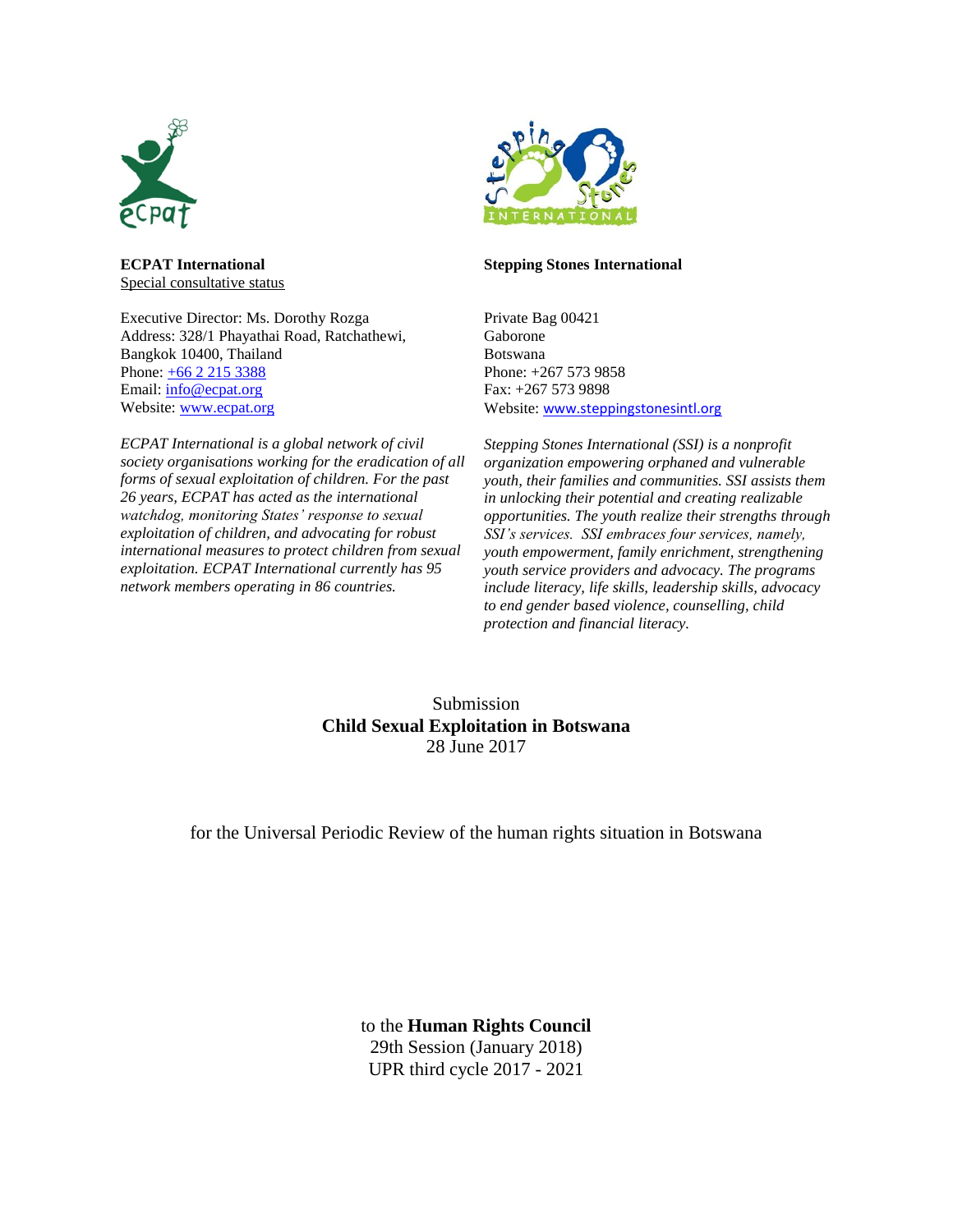### **Justification for submission**

- 1. This submission is the first by ECPAT International concerning Child Sexual Exploitation<sup>1</sup> (CSE) in the Republic of Botswana.
- 2. Although the Government of Botswana (GoB) ratified the Optional Protocol on the sale of children, child prostitution and child pornography (OPSC) in 2003, it has not submitted an initial report. This lack of attention to a serious infringement on children's rights warrants a submission on the topic. This submission reviews the present state of CSE nationally, reviews the efforts made by the GoB in addressing CSE since the country's last UPR review period and provides recommendations aimed at enhancing elimination efforts.
- 3. The UPR  $1<sup>st</sup>$  and  $2<sup>nd</sup>$  Cycles did not focus on the elimination of CSE in Botswana, and combatting CSE did not feature prominently among the recommendations the reviewing Countries proffered.
- 4. However, without addressing CSE directly, several countries referenced the issue of sexual violence, which inevitably includes violence perpetrated against children. Both Djibouti and France called on the GoB to combat and eliminate domestic and sexual violence, as well as gender-based discrimination in general. $<sup>2</sup>$ </sup>

# **Methodology and scope**

- 5. ECPAT conducted desk research and relied on relevant reports produced by the partner organisation in the country
- 6. The scope of this submission is limited to CSE and its different manifestations including the exploitation of children in prostitution,<sup>3</sup> online child sexual exploitation (OCSE), 'child pornography',<sup>4</sup> child trafficking for sexual purposes, the sexual exploitation of children in the context of travel and tourism<sup>5</sup> (SECTT), and child marriage.

#### **CSE in Botswana**

- 7. With a population of approximately 2.3 million people, the UNDP designates Botswana as a "medium development country".<sup>6</sup> Despite making significant progress on poverty elimination by the end of 2015, "inequality remains a major concern" in Botswana, particularly "between urban and rural areas, and especially in remote and hard to reach areas in the Western and Northern parts of the country".<sup>7</sup>
- 8. According to several studies, one of the main reasons for the increased incidence of CSE in Botswana is poverty, along with unemployment and power dynamics.<sup>8</sup>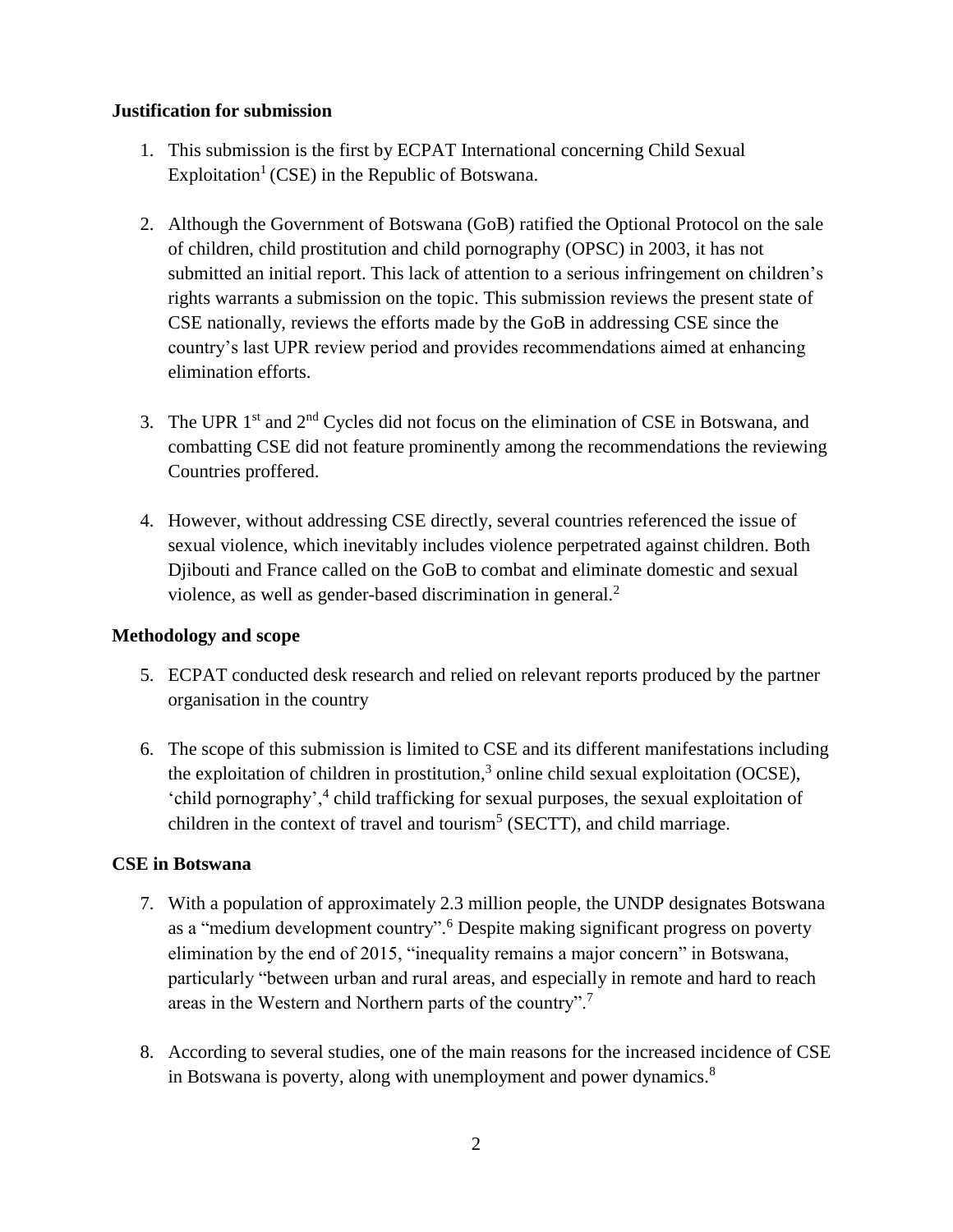- 9. Botswana is a source, transit and destination country for human trafficking and trafficking appears to be the most significant manifestation of CSE in Botswana. Most vulnerable are the poor, unemployed and children.
- 10. Unfortunately, numbers on CSE victims are difficult to isolate because no comprehensive study has occurred yet. Although boys are included, girls are particularly vulnerable to being trafficked for prostitution purposes along the highway system.
- 11. According to a two-year study conducted by the African Child Policy Forum (ACPF), approximately one in four children in Africa experience some form or sexual violence in their lifetime.<sup>9</sup>
- 12. In Botswana specifically, Childline Botswana reports that the GoB largely ignores CSE saying that CSE is "rampant", particularly in northern regions.<sup>10</sup> For example, second only to neglect, sexual abuse is one of the most commonly addressed issues among the 611 total calls to Childline Botswana's Crisis Line in  $2015$ <sup>11</sup>
- 13. Nevertheless, despite a few numbers available on the prevalence of CSE, "there is a dearth of hard data establishing its incidence".<sup>12</sup>
- 14. There are many reasons for underreporting, but the primary reason addressed by scholars, and pertaining to Botswana, concerns the role the abuser plays in the victim's life and the unwillingness of the victim to 'turn' against someone important to the family.<sup>13</sup>
- 15. Concerning 'child pornography', again there is a lack of research on prevalence, use, and circulation. In response to prompting by Interpol though, the Botswana Police noted the rising numbers of social media accounts circulating abuse materials and committed to addressing the issue.<sup>14</sup>
- 16. Regarding SECTT, there is again no data however, ECPAT International and the Zimbabwe National Council for the Welfare of Children launched a Sub-Saharan Study on SECTT in November 2016 as part of the Global Study on SECTT and addressed two of Botswana's prominent neighbours, South Africa and Zambia.<sup>15</sup>
- 17. The report states that "tourism in Africa has more than tripled in the last 20 years".<sup>16</sup> Consequently, ECPAT International found that "increases in travel and tourism worldwide have led to a vastly expanded and diversified tourism infrastructure, multiplying the opportunities and venues available to offenders." This was particularly true for Sub-Saharan Africa; "where many countries have not . . . been known to be prime tourist destinations but which are now experiencing increased numbers of tourists and travellers, resulting in greater vulnerability of African children".<sup>17</sup>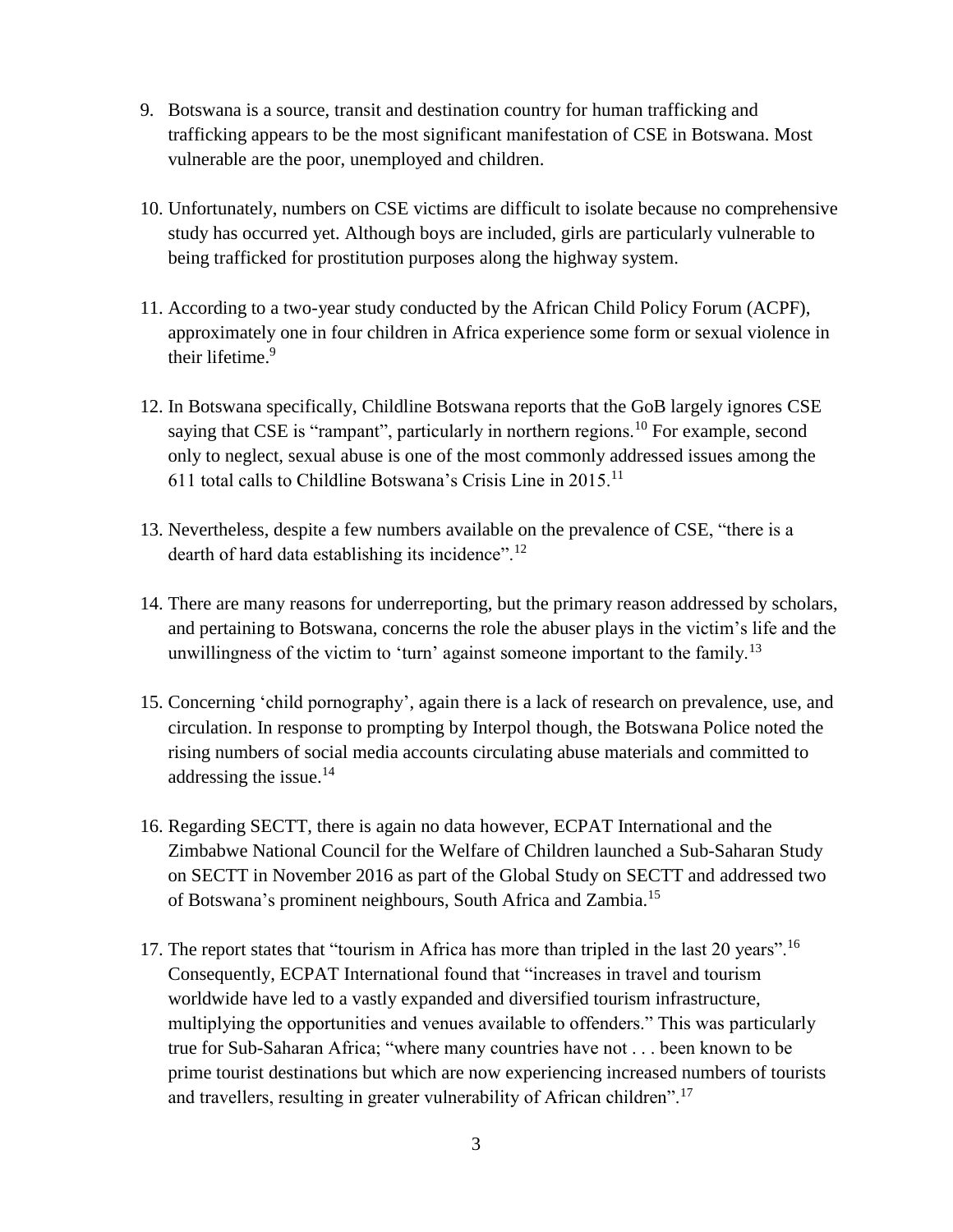18. Concerning child marriage, again no data is available. <sup>18</sup> As explained by Ditshwanelo, a Botswana-based human rights NGO, although the Children's Act of 2009 states that no person under 18 years may marry, "under customary law a child can be married off below 18 and girls can be forced into marrying someone against their will".<sup>19</sup> And the majority of people from Botswana rely on traditional structures and do not place confidence in centralized legal systems.<sup>20</sup>

#### **Recommendations:**

- **-** Commission a comprehensive research to study CSE numbers to determine the extent of the problem, and to identify target areas, vulnerable groups, and areas for improvement;
- **-** Submit an initial report for the CRC Committee on the implementation of the OPSC;
- **-** Prioritise an awareness raising campaign to educate families on the criminality and dangers of sexual abuse and exploitation; and
- **-** Establish and fund a nationwide hotline service, sufficiently staffed and trained, 24 hours available, with a broadly published, toll-free number.

#### **Legislative framework**

- 19. Although it provides protections for basic human rights, the Constitution of Botswana does not make explicit references to child rights.<sup>21</sup> Furthermore, the Constitution lacks the use of "'child' and 'woman' specific language" in relation to equal protection before the law.<sup>22</sup> Chapter II of the Constitution does however, reference children as they relate to requiring consent from a parent or guardian (or court order) to detain children or require participation in religious instruction.<sup>23</sup>
- 20. The most relevant legislation for CSE elimination is The Children's Act of 2009, which guarantees "every child" the right to be free from sexual abuse, exploitation, prostitution and pornography.<sup>24</sup>
- 21. Additionally, the Act criminalises the failure to report exploitation and calls on the Ministry of Labour and Home Affairs to enact programs preventing CSE.<sup>25</sup> Finally, the Act specifically addresses the process for protecting children via protective orders, <sup>26</sup> rehabilitating abused children,<sup>27</sup> registering perpetrators of abuse,<sup>28</sup> exposing children to pornography, $^{29}$  and preventing the abduction and trafficking of children.<sup>30</sup>
- 22. Both the Penal Code, as well as the Criminal Procedure and Evidence Act, also prohibit sexual exploitation and, in particular, child trafficking.<sup>31</sup> However, there is no clear definition of 'child prostitution' in line with article 2 of the OPSC.
- 23. The Anti-Human Trafficking Act of 2014 further criminalises trafficking of children, and even includes provisions on identification, reporting, victims' rights, and a provision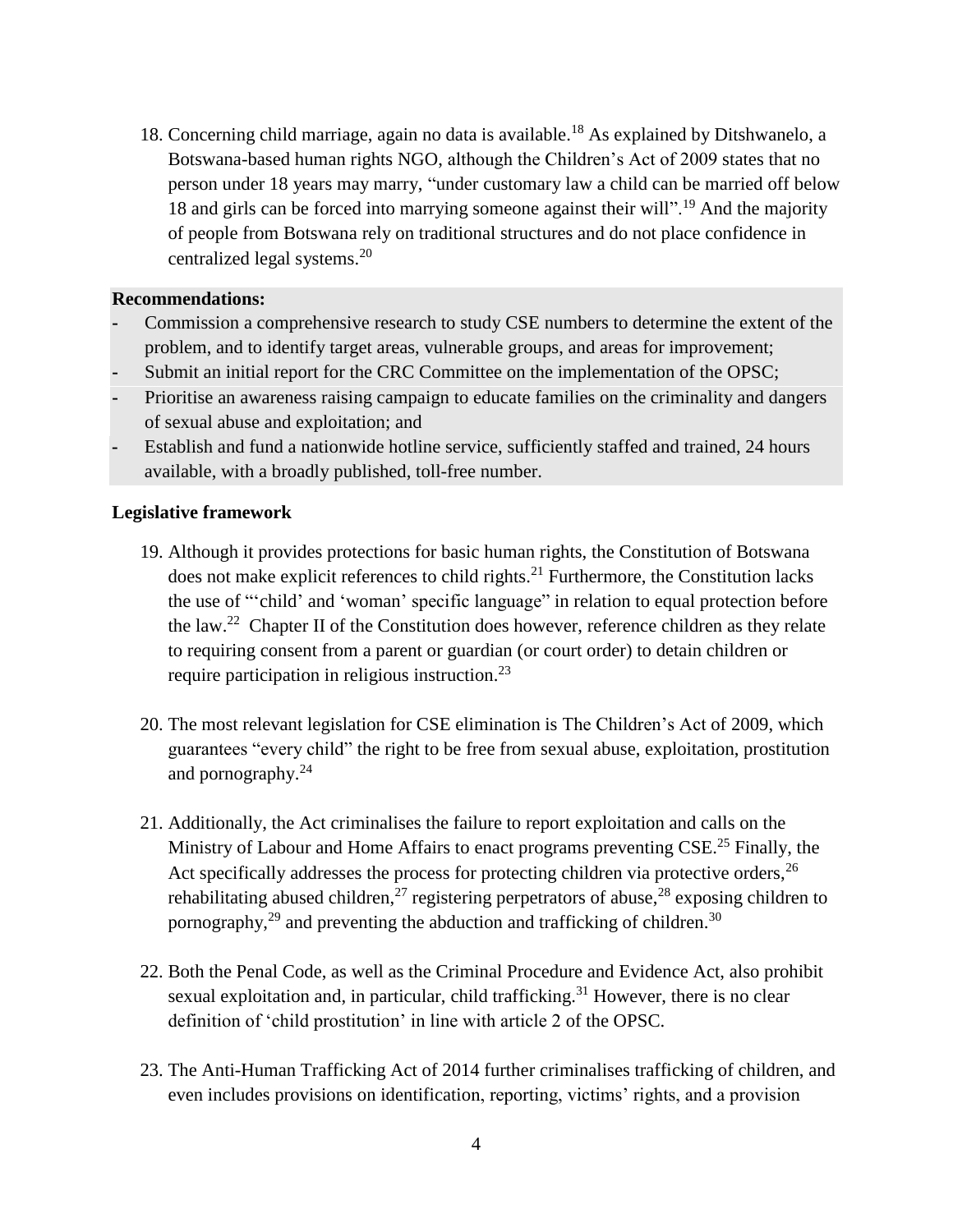mandating the creation of an expert-comprised Human Trafficking (Prohibition) Committee to make recommendations on policy implementation, strategies, etc.<sup>32</sup>

- 24. Botswana has legislation that prohibits exposing children to pornographic images', prohibits using children to make pornographic material, criminalises possession, as well as computer-facilitated offenses, and addresses broad 'data-retention' policies<sup>33</sup> however, the legislation does not comply fully with the OPSC. $34$
- 25. Botswana's legislation does not currently require Internet Service Providers (ISP) to gather and report suspected abuse materials to relevant law enforcement agencies unless an identified user is currently under active investigation.<sup>35</sup>
- 26. In the framework of a study conducted by the NGO Stepping Stones International to analyse the preparedness of key government ministries providing services to child survivors of sexual abuse and exploitation, results have shown low levels of access to, comprehension, knowledge and application of relevant national legislation among respondents.<sup>36</sup>

## **Recommendations:**

- Amend legislation:
- ͏ \* To provide a legal definition of exploitation of children in prostitution (or 'child prostitution') aligned with article 2 OPSC;
- $\mathbb{S}$  \* To mandate that ISPs track, monitor and report on both content and non-content data<sup>37</sup> concerning child pornography; and
- $\ddot{\odot}$  \* To align national legislation with article 3 of the OPSC by prohibiting the production, distribution, dissemination, importation, exportation, offer, sale, or possession of child pornography.
- Establish a group of legal, child protection and service delivery experts to create simplified versions of the Penal Code and the Children's Act of 2009 for government service providers.<sup>38</sup>

# **National and regional policies addressing CSE**

27. Starting in 2010, the GoB adopted a six-year National Action Plan for Orphans and Vulnerable Children to facilitate the welfare and protection of vulnerable children. However, despite some progress, UNICEF found that the Plan lacked a "detailed guideline" for a consistent "mode of operation", lacked a "budget matching the guidelines", did not harmonise properly to facilitate good practices, and lacked "consequences" for not following the guidelines.<sup>39</sup>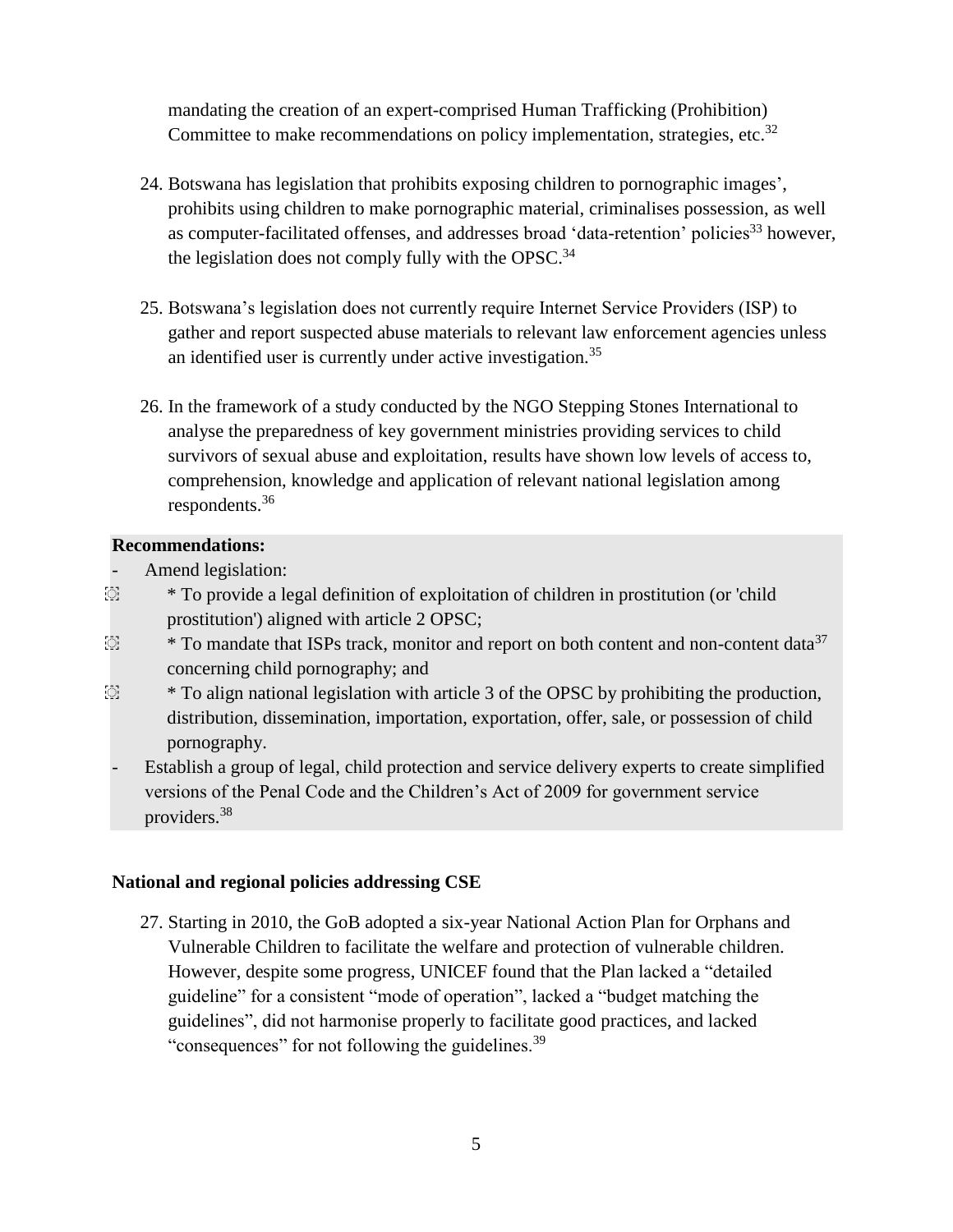- 28. Botswana is also one of 15 South African nations taking part in the Southern African Development Community's *10 Year SADC Strategic Plan of Action on Combating Trafficking in Persons, especially Women and Children (2009-2019)*. 40
- 29. Recognizing trafficking as a "public security concern", the SADC Plan mobilises domestic leaders to implement the UN Convention against Transnational Organised Crime, and its supplemental Protocols, through domestic legislation, trains law enforcement officers and other key stakeholders, strengthens the capacity of members to respond to trafficking, and engages in awareness raising campaigns.<sup>41</sup>
- 30. In 2014, as part of the midterm review, the SADC commissioned research on the nature, extent and impact of human trafficking in the region. The research found "significant data gaps on trafficking in persons".<sup>42</sup> And although "it was generally acknowledged that women and girls are the most vulnerable groups to trafficking in persons; poverty, unemployment and lack of income-generating opportunities [were] the significant push factors driving the crime in the region".<sup>43</sup>

## **Recommendations:**

- Prioritise implementing a new National Action Plan to address the gaps articulated by UNICEF;
- Offer or subsidise tailored recovery and reintegration services for CSE victims; and
- Strengthen and utilise the existing national child protection committees at all levels.<sup>44</sup>

# **Child and youth participation**

- 31. Emerging from Part VI, 34(1) of the Children's Act of 2009, the GoB established the National Children's Consultative Forum (NCCF) wherein each of Botswana's 16 districts choose 10 children to represent and advocate for children's issues at the national level.<sup>45</sup> Among its functions, the National Children's Consultative Forum collaborates with the National Children's Council in order to advocate for a child-centred approach to national legislation, policies and strategies.<sup>46</sup> UNICEF-Botswana praised the move for promoting the inclusion of children into the consultative process, particularly as it pertains to developing the national vision.<sup>47</sup>
- 32. Additionally, UNICEF-Botswana works with local broadcasters to implement the annual "Children's Month of Broadcasting" in March. In 2017, the theme was "Adopt zero tolerance towards sexual exploitation; your voice counts", where broadcasters not only geared programming toward children, but incorporated children's voices into the actual programming and encouraged participation in speaking out against exploitation.<sup>48</sup>
- 33. However, despite these enormous efforts, practical, cultural considerations weigh heavily on a child's ability to participate and voice abuse. As reported by Ditshwanelo, "children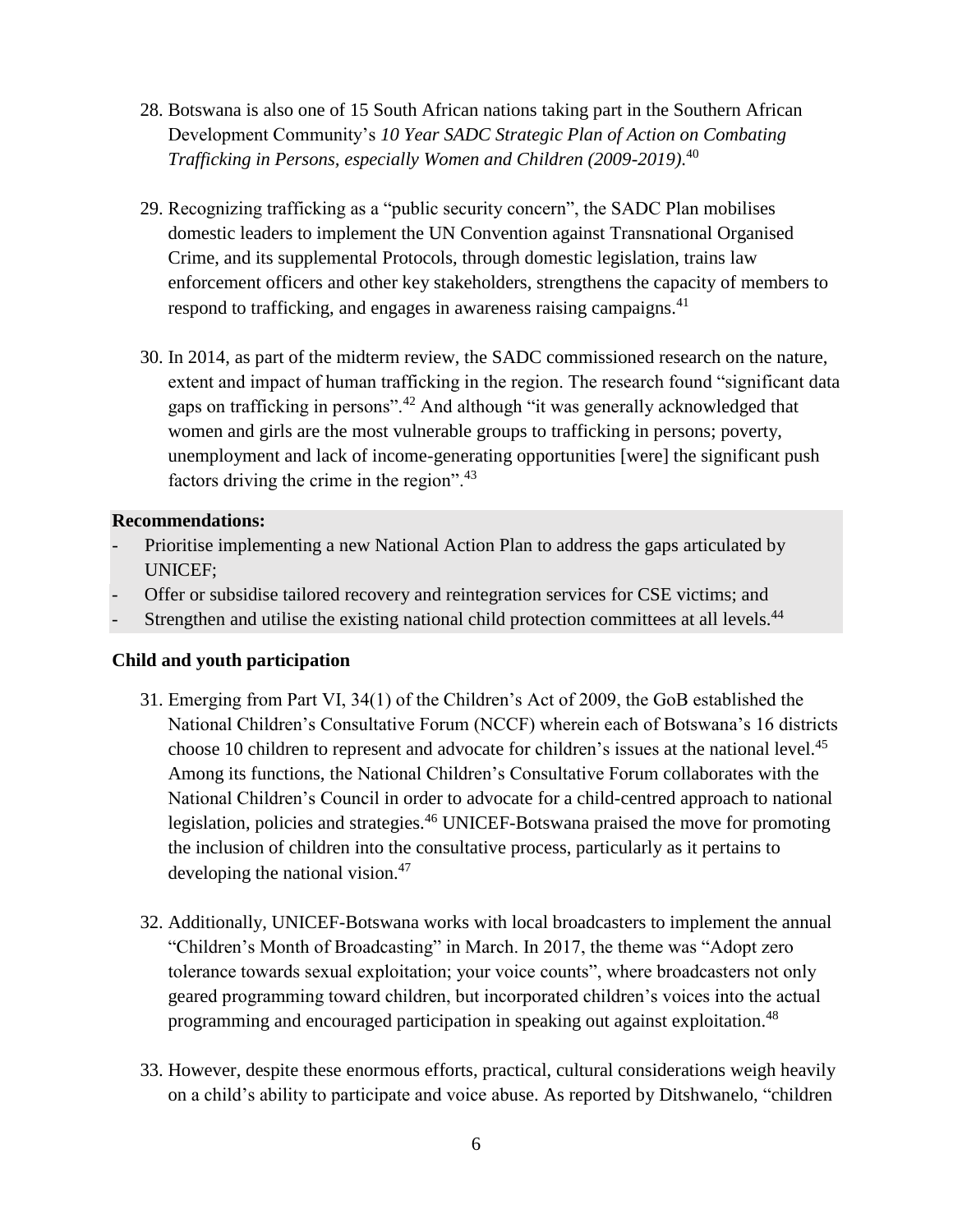in Botswana are not viewed as 'rights-holders'". In fact, "children are expected to obey their parents and other adults without question and are actually not allowed to participate in community decision-making. Consequently, there is a lack of participation by children in decisions affecting them".<sup>49</sup>

## **Recommendation:**

Work with children as agents for change; e.g., through social media channels and with the global Bill of Rights for Child Victims of Sexual Exploitation and Abuse. ECPAT and partners developed the Bill of Rights for Child Victims of Sexual Exploitation and Abuse with the input of 400 children and youth, most of whom are CSE survivors from 28 countries. English: http://bit.ly/BoReng.

# **Access to justice**

- 34. According to Child Rights International Network (CRIN), Botswana ranked 135<sup>th</sup> out of 197 total countries on its recent "Access to Justice for Children: Global Ranking".<sup>50</sup> Out of a possible high score of 87.5 on CRIN's access to justice criteria scale, Botswana scored an unsatisfactory 40.2.<sup>51</sup>
- 35. CRIN reached this conclusion by grounding its methodology in four distinct categories, each with a subset of relevant criteria:
	- a. The status and influence of the CRC on domestic legislation;
	- b. The legal status of children including access to both claims and legal assistance;
	- c. A child's ability to challenge violations including access to courts and the court's ability to remedy violations; and
	- d. Practical considerations including costs, timing, privacy and venue.<sup>52</sup>
- 36. Botswana maintains a 'dualist' approach to international law and treaties; meaning that treaties are not enforceable upon ratification but must be incorporated through domestic legislation. Although the Children's Act of 2009 incorporates elements of the CRC, the Convention does not take precedence over national law and is not enforceable<sup>53</sup> in Botswana courts.<sup>54</sup>

#### **Recommendation:**

 $\overline{a}$ 

- Work with local NGO's to establish best practices for enhancing access to justice for children;
- Establish a commission to oversee the implementation of the best practices in both courts and law enforcement training-centres.

<sup>&</sup>lt;sup>1</sup> The used term is in line with the recently and widely adopted Terminology Guidelines. ECPAT International (2016), *"Terminology Guidelines for the Protection of Children from Sexual Exploitation and Sexual Abuse,*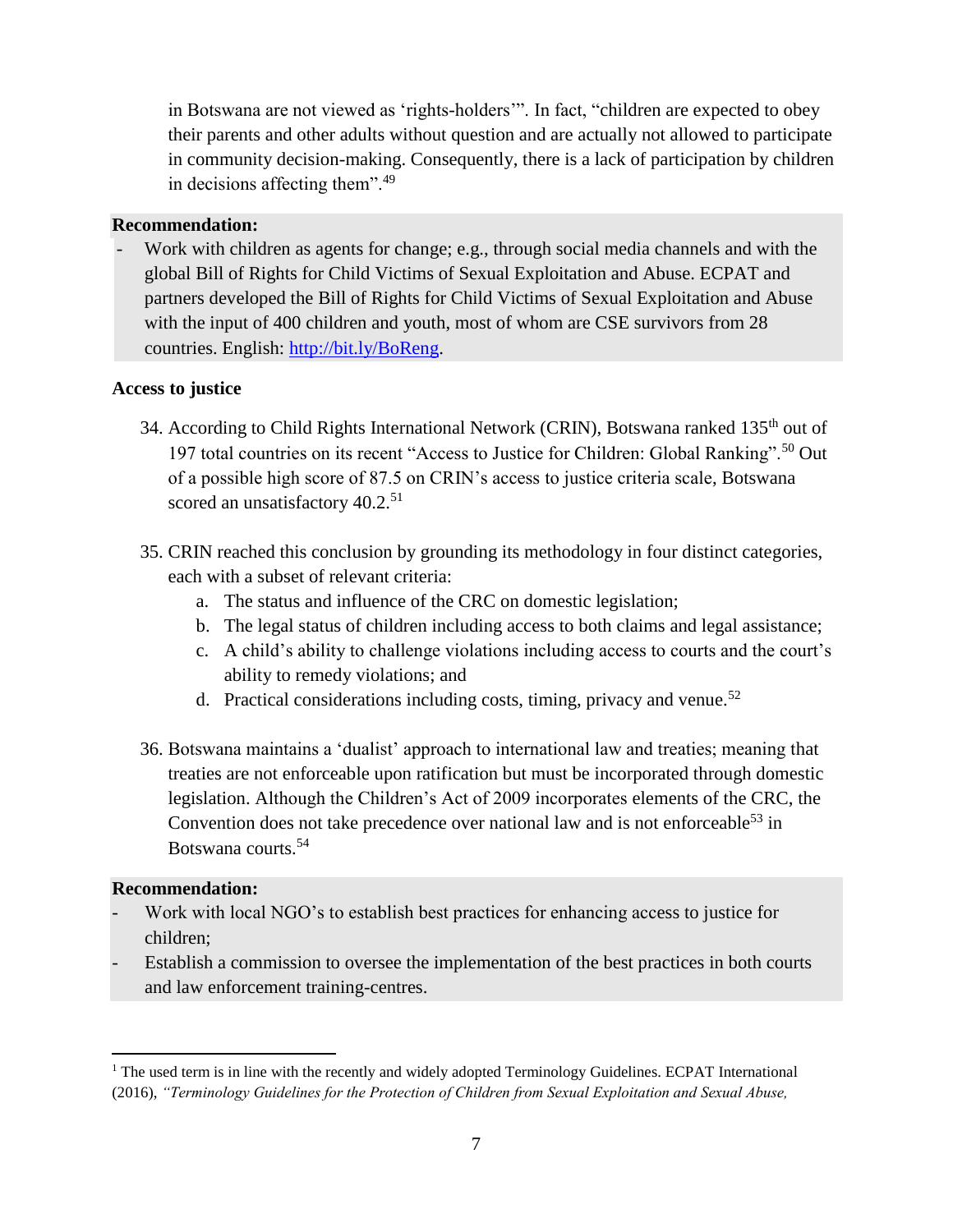*Adopted by the Interagency Working Group in Luxembourg, 28 January 2016"*, Bangkok: ECPAT, 24, accessed on 11 December 2016,<http://www.ohchr.org/EN/HRBodies/CRC/Pages/CRCIndex.aspx>

<sup>2</sup> UN Human Rights Council Twenty-third Session, Universal Periodic Review (2013), "*Report of the Working Group on the Universal Periodic Review: Botswana"*, 22 March 2013, para. 115.63 (Djibouti) and 115.65 (France), [https://documents-dds-ny.un.org/doc/UNDOC/GEN/G13/125/04/PDF/G1312504.pdf?OpenElement.](https://documents-dds-ny.un.org/doc/UNDOC/GEN/G13/125/04/PDF/G1312504.pdf?OpenElement)

<sup>3</sup> ECPAT prefers the term '*exploitation of children in prostitution*' instead of '*child prostitution*' in line with the widely adopted Terminology Guidelines. ECPAT International (2016), "*Terminology Guidelines for the Protection of Children from Sexual Exploitation and Sexual Abuse, adopted by the Interagency Working Group in Luxembourg, 28 January 2016*", Bangkok: ECPAT, 29, accessed on 28 March 2017, [http://luxembourgguidelines.org/.](http://luxembourgguidelines.org/)

4 Ibid., 39. ECPAT prefers the term '*child sexual exploitation material'* or '*child sexual abuse material'*, but in line with the Terminology Guidelines, still uses '*child pornography*' in a legal context.

5 Ibid., 54.

 $\overline{a}$ 

<sup>6</sup> UNDP, Human Development Reports (2017), *Botswana*, [http://hdr.undp.org/en/countries/profiles/BWA.](http://hdr.undp.org/en/countries/profiles/BWA)

7 *Ibid*., pg. 4.

8 Jamu, S.M., Mahloko, T., Letshabo, K., Ajasi, A., Pavey, L., Jamu, L. (2015), "Gaining traction by action – activating accountability to protect the right of children: Evaluation of preparedness in government services against child sexual abuse and exploitation in Botswana. Gaborone, Botswana: Stepping Stones International, under the support of the European Union.

<sup>9</sup> African Child Policy Forum (2016), "*Crimes and extreme violence against children in Africa: A glimpse into our hidden shame"*, pg. 1, [https://app.box.com/s/sezvrhjhq3wt80j69tj27iopdsj143kf.](https://app.box.com/s/sezvrhjhq3wt80j69tj27iopdsj143kf)

<sup>10</sup> Laban Walloga (2012), "*Botswana report finds extensive child sex abuse"*, Africa Review, [http://www.africareview.com/News/Botswana-report-finds-extensive-child-sex-abuse/-/979180/1635434/-/l728rk/-](http://www.africareview.com/News/Botswana-report-finds-extensive-child-sex-abuse/-/979180/1635434/-/l728rk/-/index.html) [/index.html.](http://www.africareview.com/News/Botswana-report-finds-extensive-child-sex-abuse/-/979180/1635434/-/l728rk/-/index.html)

<sup>11</sup> Childline Botswana (2016), "*Crisis Line 2015 Statistics"*[, http://www.childlinebotswana.org/index.](http://www.childlinebotswana.org/index)

<sup>12</sup> Bowman, et. al. (2014), "*Child Sex Abuse within the Family in Sub-Saharan Africa: Challenges and Change in Current Legal and Mental Health Responses"*, Cornell International Law Journal, Vol. 47, Issue 2, pg. 238, [http://scholarship.law.cornell.edu/cgi/viewcontent.cgi?article=1841&context=cilj.](http://scholarship.law.cornell.edu/cgi/viewcontent.cgi?article=1841&context=cilj)

<sup>13</sup> *Ibid*.

<sup>14</sup> Calistus Bosaletswe (2014), "*Interpol Requests Batswana to be Investigated for Child Pornography"*, Sunday Standard[, http://www.sundaystandard.info/interpol-requests-batswana-be-investigated-child-pornography.](http://www.sundaystandard.info/interpol-requests-batswana-be-investigated-child-pornography)

<sup>15</sup> *See* ECPAT International (2016), "*Global Study on Sexual Exploitation of Children in Travel and Tourism"*, [http://globalstudysectt.org/.](http://globalstudysectt.org/)

<sup>16</sup> ECPAT International (2016), "*Offenders on the Move: Global Study on Sexual Exploitation of Children in Travel and Tourism"*, [http://www.ecpat.org/wp-content/uploads/2017/04/Ex-Summary-for-Offenders-on-the-](http://www.ecpat.org/wp-content/uploads/2017/04/Ex-Summary-for-Offenders-on-the-Move_ENG.pdf)[Move\\_ENG.pdf.](http://www.ecpat.org/wp-content/uploads/2017/04/Ex-Summary-for-Offenders-on-the-Move_ENG.pdf)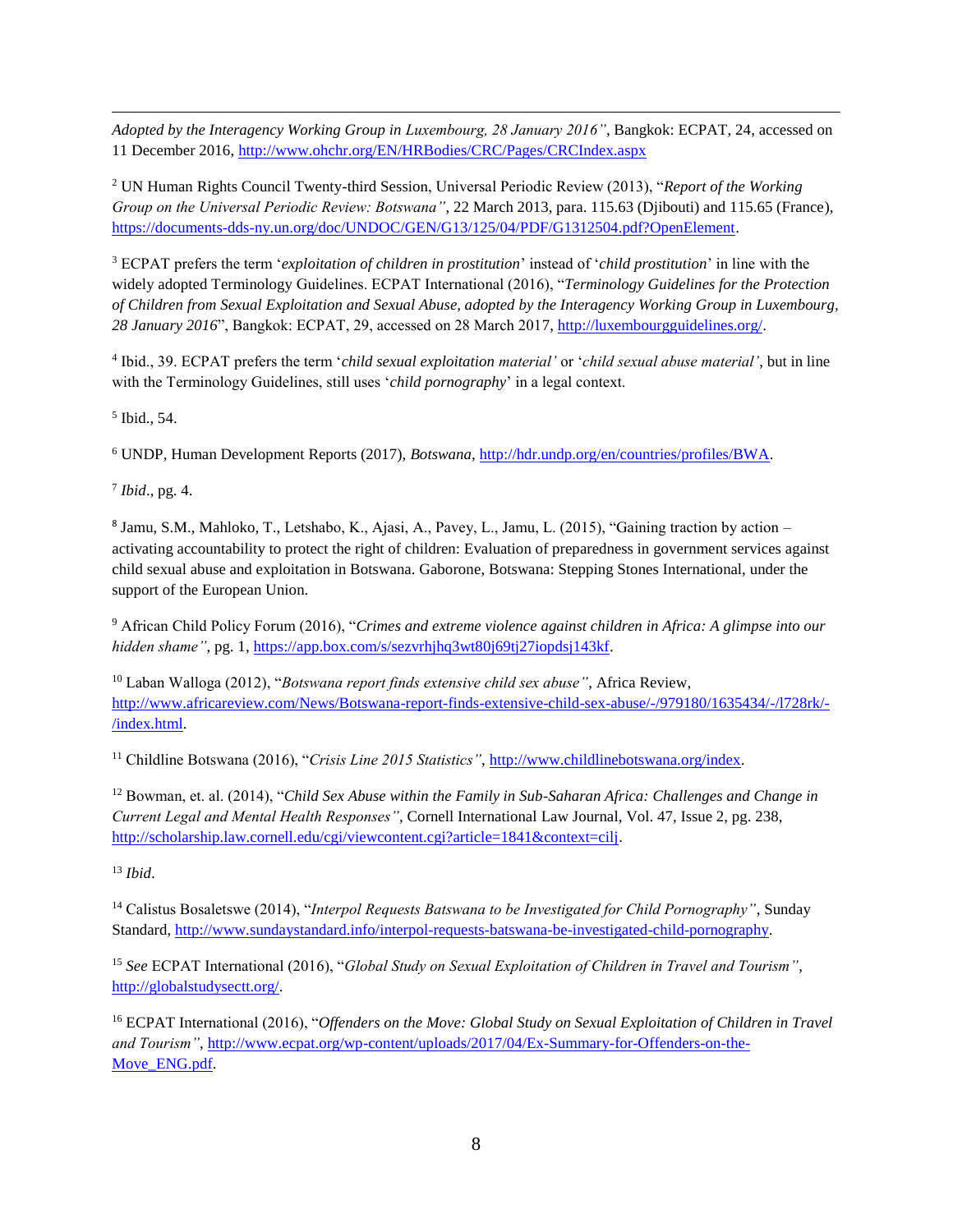<sup>17</sup> ECPAT International (2016), "*Global Study on Sexual Exploitation of Children in Travel and Tourism*, *Regional Report: Sub-Saharan Africa"*, [http://globalstudysectt.org/wp-content/uploads/2016/12/Region-SUB-SAHARAN-](http://globalstudysectt.org/wp-content/uploads/2016/12/Region-SUB-SAHARAN-AFRICA.pdf)[AFRICA.pdf.](http://globalstudysectt.org/wp-content/uploads/2016/12/Region-SUB-SAHARAN-AFRICA.pdf)

<sup>18</sup> Girls not Brides (2016), "Child marriage around the world: Botswana", [http://www.girlsnotbrides.org/child](http://www.girlsnotbrides.org/child-marriage/botswana/)[marriage/botswana/.](http://www.girlsnotbrides.org/child-marriage/botswana/)

<sup>19</sup> Ditshwanelo (n.d.), "*My Future Today: a Guide for Youth"*[, http://www.ditshwanelo.org.bw/child\\_rights.html.](http://www.ditshwanelo.org.bw/child_rights.html)

<sup>20</sup> *Ibid*.

 $\overline{a}$ 

<sup>21</sup> Republic of Botswana, *Constitution of Botswana*[, http://www1.chr.up.ac.za/undp/domestic/docs/c\\_Botswana.pdf.](http://www1.chr.up.ac.za/undp/domestic/docs/c_Botswana.pdf)

<sup>22</sup> Coley, Dionne (2014), "Child Protection and Sexual Offences in Botswana: Comprehensive Policy Review", Stepping Stones International, under the support of the European Union.

<sup>23</sup> *Ibid*.

<sup>24</sup> Government of Botswana, *Children's Act, 2009 (No. 8 of 2009)*, Part III – Bill of Child Rights, A.63, [http://www.ilo.org/dyn/natlex/docs/ELECTRONIC/97343/115462/F-447304512/BTW97343.pdf.](http://www.ilo.org/dyn/natlex/docs/ELECTRONIC/97343/115462/F-447304512/BTW97343.pdf)

<sup>25</sup> *Ibid*.

<sup>26</sup> *Ibid.*, Part X, 43 – 50.

<sup>27</sup> *Ibid*., Part X, 54.

<sup>28</sup> *Ibid*., Part X, 55.

<sup>29</sup> *Ibid*., Part XI, 58.

<sup>30</sup> *Ibid*., Part XVI, 114.

<sup>31</sup> *See* ILO NATLEX, Database national labour, social security and related human rights legislation, Penal Code, <http://www.ilo.org/dyn/natlex/docs/ELECTRONIC/61337/92022/F805974928/BWA61337.pdf>; and Criminal Procedure and Evidence Act,

<http://www.ilo.org/dyn/natlex/docs/ELECTRONIC/61336/92021/F138317428/BWA61336.pdf>.

<sup>32</sup> ILO NATLEX, Database national labour, social security and related human rights legislation, Anti-Human Trafficking Act, 2014 (Act. No. 32 of 2014), [http://www.ilo.int/dyn/natlex/docs/ELECTRONIC/98257/116854/F314402507/BWA98257.pdf.](http://www.ilo.int/dyn/natlex/docs/ELECTRONIC/98257/116854/F314402507/BWA98257.pdf)

<sup>33</sup> International Centre for Missing and Exploited Children (2016), "*Child Pornography: Model Legislation & Global Review"*, 8<sup>th</sup> Edition[, https://www.icmec.org/wp-content/uploads/2016/02/Child-Pornography-Model-Law-](https://www.icmec.org/wp-content/uploads/2016/02/Child-Pornography-Model-Law-8th-Ed-Final-linked.pdf)[8th-Ed-Final-linked.pdf.](https://www.icmec.org/wp-content/uploads/2016/02/Child-Pornography-Model-Law-8th-Ed-Final-linked.pdf)

<sup>34</sup> Government of Botswana, *Children's Act, 2009 (No. 8 of 2009)*, Part XI – Offenses, 58, [http://www.ilo.org/dyn/natlex/docs/ELECTRONIC/97343/115462/F-447304512/BTW97343.pdf.](http://www.ilo.org/dyn/natlex/docs/ELECTRONIC/97343/115462/F-447304512/BTW97343.pdf)

<sup>35</sup> *Ibid*., pg. 21.

<sup>36</sup> Jamu, S.M., Mahloko, T., Letshabo, K., Ajasi, A., Pavey, L., Jamu, L. (2015), "Gaining traction by action – activating accountability to protect the right of children: Evaluation of preparedness in government services against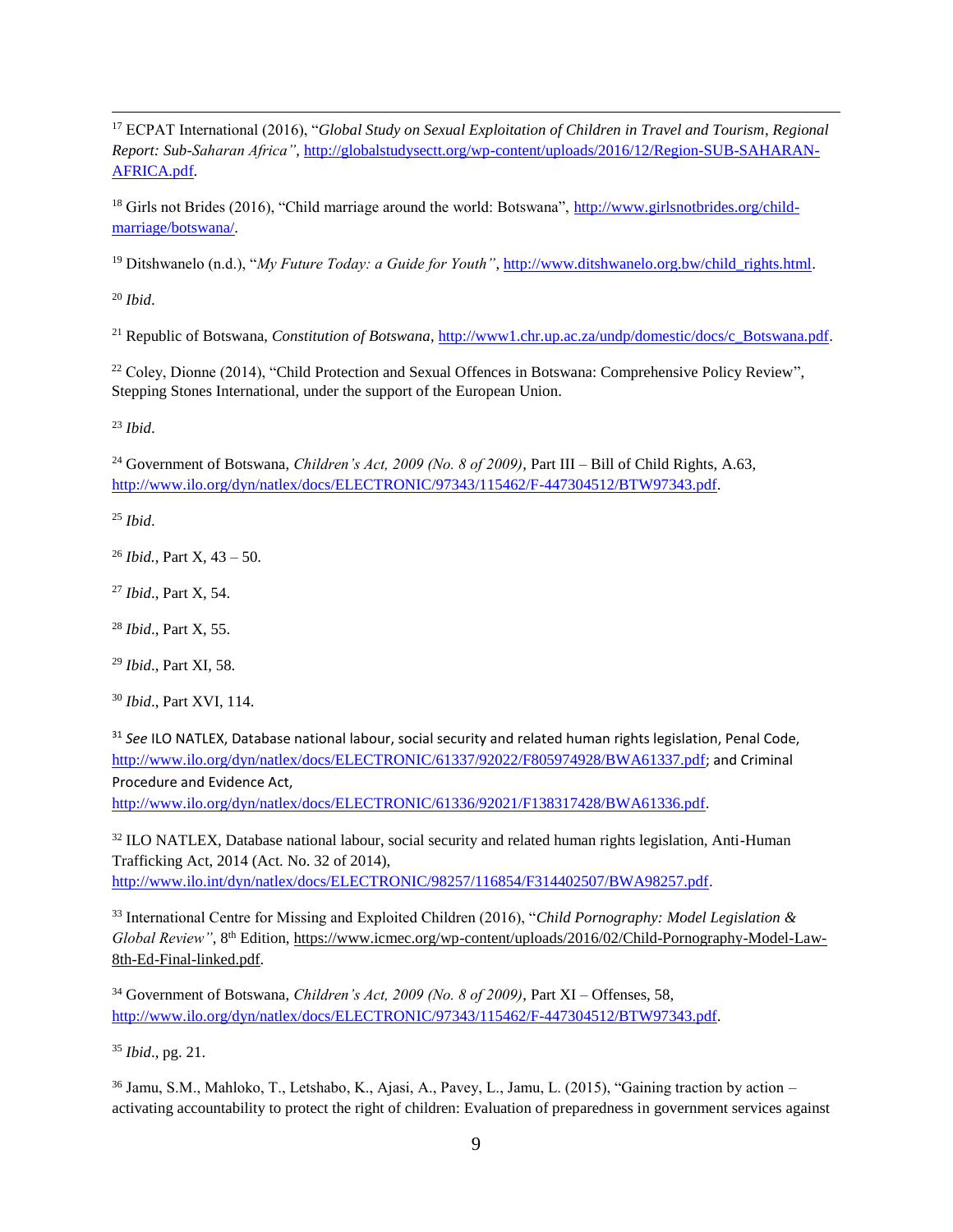$\overline{a}$ child sexual abuse and exploitation in Botswana. Gaborone, Botswana: Stepping Stones International, under the support of the European Union.

<sup>37</sup> Content-based data concerns the 'content' of the communication sent or received by a user and can include the text, images, or video files, etc. Non-content-based data concerns any data not explicitly identified as content and can include locations, times, duration of the messages, sources of the communication, and the size of the message.

<sup>38</sup> Jamu, S.M., Mahloko, T., Letshabo, K., Ajasi, A., Pavey, L., Jamu, L. (2015), "Gaining traction by action – activating accountability to protect the right of children: Evaluation of preparedness in government services against child sexual abuse and exploitation in Botswana. Gaborone, Botswana: Stepping Stones International, under the support of the European Union.

<sup>39</sup> Birgitte Woel (2016), "*2016 Botswana: Assessment of the Orphan Care Programme Botswana"*, UNICEF Evaluation Report, [https://www.unicef.org/evaldatabase/index\\_94531.html.](https://www.unicef.org/evaldatabase/index_94531.html)

<sup>40</sup> Southern African Development Community (2017), "*SADC makes commendable progress in fighting human trafficking"*, [https://www.sadc.int/news-events/news/sadc-makes-commendable-progress-fighting-human](https://www.sadc.int/news-events/news/sadc-makes-commendable-progress-fighting-human-trafficking/)[trafficking/.](https://www.sadc.int/news-events/news/sadc-makes-commendable-progress-fighting-human-trafficking/)

<sup>41</sup> *Ibid*.

<sup>42</sup> *Ibid*.

<sup>43</sup> *Ibid*.; Also *See* South African Development Community (2016), "*Trafficking in Persons in the SADC Region: A Baseline Report"*[, http://www.sadc.int/files/3514/7505/0085/SADC\\_Baseline\\_Report\\_Low\\_Resolution.pdf.](http://www.sadc.int/files/3514/7505/0085/SADC_Baseline_Report_Low_Resolution.pdf)

<sup>44</sup> Jamu, S.M., Mahloko, T., Letshabo, K., Ajasi, A., Pavey, L., Jamu, L. (2015), "Gaining traction by action – activating accountability to protect the right of children: Evaluation of preparedness in government services against child sexual abuse and exploitation in Botswana. Gaborone, Botswana: Stepping Stones International, under the support of the European Union.

<sup>45</sup> Ministry of Local Government (2013), Republic of Botswana National Consultative Children's Forum, [http://www.gov.bw/en/Ministries--Authorities/Ministries/Ministry-of-Local-Government-](http://www.gov.bw/en/Ministries--Authorities/Ministries/Ministry-of-Local-Government-MLG1/News/NATIONAL-CHILDRENS-CONSULTATIVE-FORUM-2012/)[MLG1/News/NATIONAL-CHILDRENS-CONSULTATIVE-FORUM-2012/.](http://www.gov.bw/en/Ministries--Authorities/Ministries/Ministry-of-Local-Government-MLG1/News/NATIONAL-CHILDRENS-CONSULTATIVE-FORUM-2012/)

<sup>46</sup> Coley, Dionne (2014), "Child Protection and Sexual Offences in Botswana: Comprehensive Policy Review", Stepping Stones International, under the support of the European Union.

<sup>47</sup> UNICEF (2016), "*Botswana, April 2016: Dikgosi facilitate children's involvement on formulation on national vision"*, [https://www.unicef.org/esaro/5440\\_bot2016\\_children-involvement.html.](https://www.unicef.org/esaro/5440_bot2016_children-involvement.html)

<sup>48</sup> Moagi Madasi (2017), "*UNICEF intensifies fight against sexual exploitation of children"*, Botswana Unplugged, [http://botswanaunplugged.com/7317/unicef-intensifies-fight-sexual-exploitation-children/.](http://botswanaunplugged.com/7317/unicef-intensifies-fight-sexual-exploitation-children/)

<sup>49</sup> Ditshwanelo (n.d), "*My Future Today: a Guide for Youth"*, [http://www.ditshwanelo.org.bw/child\\_rights.html.](http://www.ditshwanelo.org.bw/child_rights.html)

<sup>50</sup> Child Rights International Network (2015), "*Access to Justice for Children: Global Ranking"*, [https://www.crin.org/en/access-justice-children-global-ranking.](https://www.crin.org/en/access-justice-children-global-ranking)

<sup>51</sup> *Ibid*.

<sup>52</sup> CRIN (2015), "*Access to Justice for Children: Country Report Card"*, [https://www.crin.org/sites/default/files/access\\_to\\_justice\\_scorecard.pdf.](https://www.crin.org/sites/default/files/access_to_justice_scorecard.pdf)